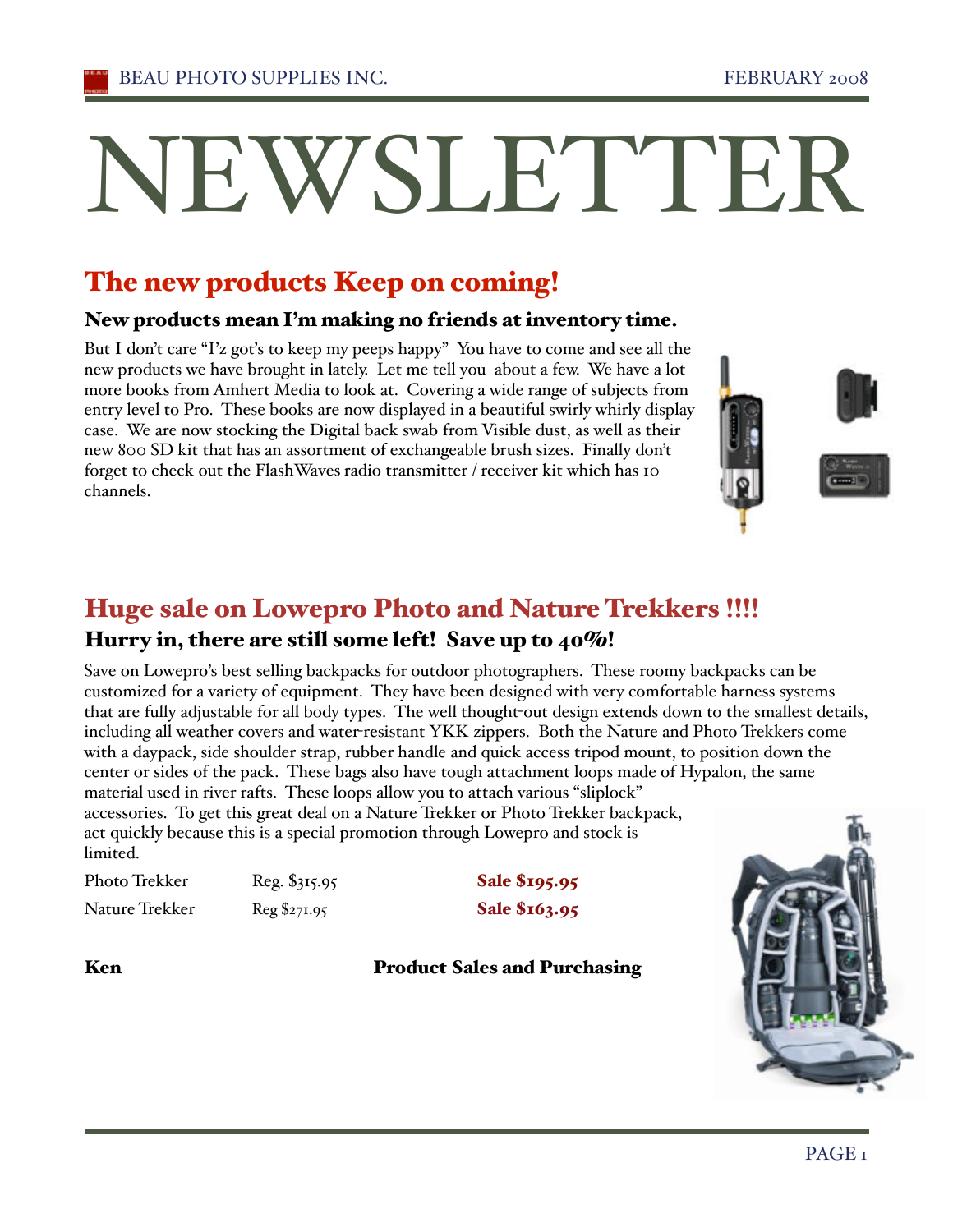## FILM AND PAPER NEWS

#### Ilford has now introduced the new inkjet paper GALERIE GOLD Fibre Silk.

A 310gsm inkjet media that features a traditional barium sulphate (baryta) base.

Gold Fibre Silk is ideal for printing black and white images due to the baryta layer which gives the surface detail and definition, enhancing whites and blacks.

The inkjet media's full tonal range is able to produce images using different creative techniques. For instance, Ilford created filter factors to produce digital toning in ranges from warm to cold tones.

Try a sample pack of five sheets for \$13.00 (limited in-store quantity) or

 $8.5"$ xII" (10 sheets) - \$14.53 "x19" (10 sheets) - \$41.64 "x22" (10 sheets) - \$61.67 ", 24" and 44" rolls are also available.

#### Krista-Belle Stewart Film and Paper Department

## Renaissance Albums

Renaissance has brought out a whole new line of products for the New Year. New lower pricing is already in effect and all new samples, swatches and catalogs are on their way. Some of the new library bound albums we will stock in the near future include a black silk cover and a black suede like material cover in 12 pages. The Hudson self mount album is now available to order with a whole page of adhesive and a whole range of new sizes. Lime mini albums have been discontinued but are available in distressed brown and red. We will also be stocking the new 11x14 self mount Ventura album and the new 12x12 will be available to special order in.

Digital albums also have new lower pricing and new upgrades including new cover materials, thicker pages, and more custom options. The new pure acrylic cover with a metallic print underneath it is definitely one of the most exciting new options, a sample should arrive sometime in the beginning of this month for those who are interested in viewing it. If you feel overwhelmed with digital albums and the whole designing element of them come by, I can give you a short demo on the software that Renaissance offers to assist you with designing. It's really simple and has hundreds of templates that you can drag and drop your edited photographs into, piece of cake.

Other than this, if you have any questions feel free to call me or come by.



#### Ola Renaissance Albums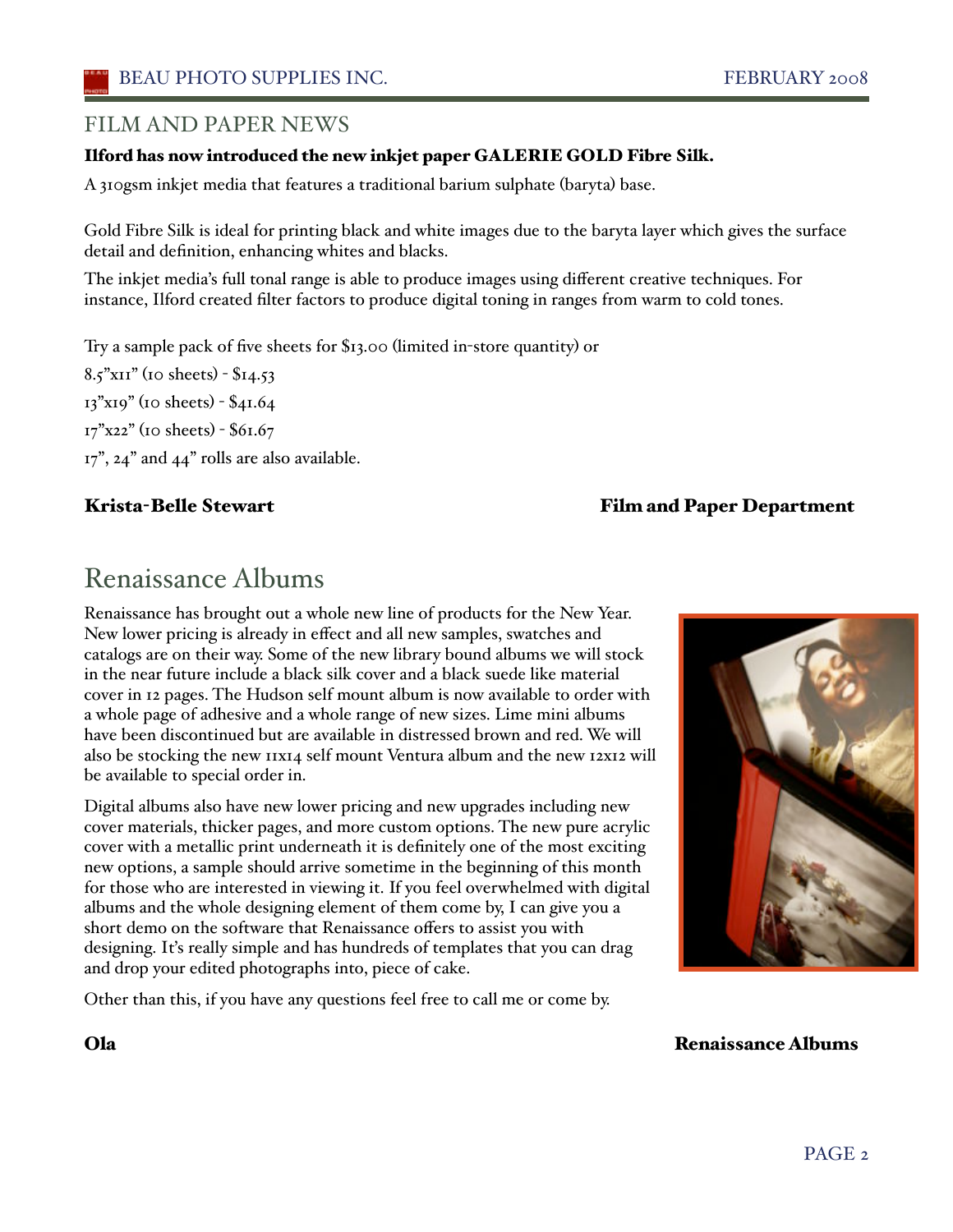#### NEWS FROM THE BACK

#### RENTAL NEWS

Well the old saying goes "When the rental manager is away, the part-time rental helpers will play." As Kathy has left me here to hold down the fort while she takes a well deserved holiday I have been indeed playing! I have a rental haiku:

elusive image flashing lights, f8 or not? a new emergence

#### Patricia Rentals

#### SHE'S BACK!

During the cold winter months many of us go on a holiday to someplace warm. The Beau rental department is no exception (well one of us got away, sorry Patricia).

I took our Olympus 720 SW point and shoot with me to take pictures of the tropical fish. It is a shock proof, waterproof little camera that is easy to carry around with you, and you really can take it underwater (first making sure that all the seals are clean and properly shut of course). It is a 7.1 megapixel camera with 3x optical zoom and a few different underwater modes. I have to say that the LCD is not as bright as it could be and is a little hard to see in bright light which makes centering a swimming fish a little difficult, but I did get better at it with practice.

The image quality with this camera is not as good as many point and shoots you can get now, but its underwater capability

makes it worth it. Some tips for getting good results underwater - be careful how you hold the camera, it's easy to get your fingers in front of the lens, or to change a setting without knowing it. Try to stay in the shallow water while taking pictures, when there is less depth the colours are brighter and the fish will be closer to you. It is a good idea to have some kind of wrist strap attached to the camera while you are in the water, unfortunately, this camera doesn't float. Also, to keep the camera in good working order, be sure to rinse it off in gently running tap water after use.

If you would rather have an underwater camera of your own, we can get them in for you. The new model Olympus Stylus 1030 SW would sell for under \$400 and being a newer, improved model, will likely have better image quality and a brighter screen. Here are a few images of the fish friends I met while on holiday.

## Kathy Rentals

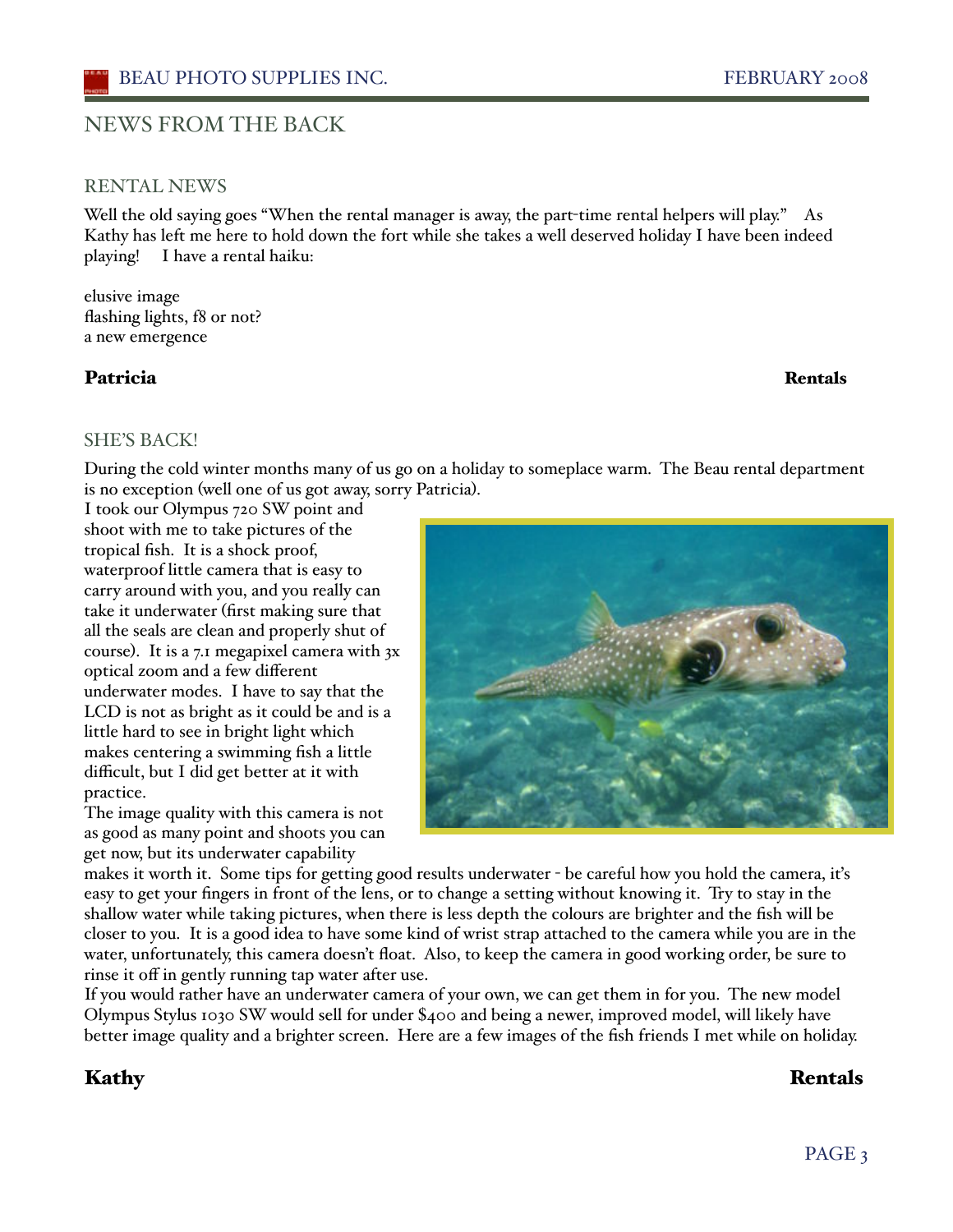We have a Lightly used (1 week) Canon 1D Mark III for \$3899. The camera comes with a full I year warranty from Canon.

Need a back up camera? There are still a few Canon 30D's for \$750.00.

There are a couple of Nikon 17-55 f2.8's for \$1100.00 each. Both lenses are in excellent condition.

Here are some other used items just in :

Leica M6 with a 50mm f2 \$1500.00.

Nikon 4000 ED scanner \$700.00.

Canon IDS mark III \$5000.00.

Nikon 20-35 f2.8 mm lens \$550.00

Ron Pro Sales

#### DIGITAL NEWS

#### Important Note: Canon EOS-1D Mark III "Sub-Mirror Fix" Service

For those of you who have early generation 1D Mark III bodies, if you are having any focus-tracking accuracy issues, Canon Canada is performing the requisite fix under warranty. Call us with your serial number and we can check to see if a repair is required. You can also find the list of serial numbers on Canon Canada's website. To arrange for your camera to be sent in, you need to call Canon toll-free at 1-800-OK-CANON. You make repair arrangements directly with Canon and they will give you shipping instructions etc. Call us for more infor as well...

#### PMA 2008 Preview

After starting out this month's digital news with the statement that there was not any news from PMA yet, suddenly there are a rash of announcements from Canon, Nikon, Fuji and more! Here are some of the more interesting products that were announced so far...

#### Canon

First on the list is the new **EOS Digital Rebel XSi**. This new camera replaces the Rebel XTi in Canon's lineup, however the Rebel XTi will continue as Canon's new introductory model. In other words, the Rebel XT is being discontinued. We have not received confirmed pricing yet, but expect the new XSi to come in at roughly the same price as what the Rebel XTi was selling for. There are actually an extensive number of improvements, and like the EOS-40D before it, this is not just another "warmed over" version of the previous model. Here are just a few of this new camera's specifications:

-12.2 megapixel CMOS EF-S Sensor (is this a baby 5D?) with anti-dust vibration

- -Huge 3" LCD with Live-View
- -Contrast-Detect AF in Live-View (a first for Canon)
- -New bigger, brighter viewfinder, reported to be similar to the EOS-30D
- -New 9-point AF system, similar to the EOS-30D
- -3.5 fps shooting speed with a 50+ shot JPEG buffer (6 raw)
- -14-bit A/D and Highlight-Tone Priority
- -Spot-Metering (4% center spot)
- -Full-time viewfinder ISO display
- -New paged menu system
- -SD/SDHC Memory Cards (not CompactFlash)
- -Slightly larger and more ergonomic body with a new battery grip available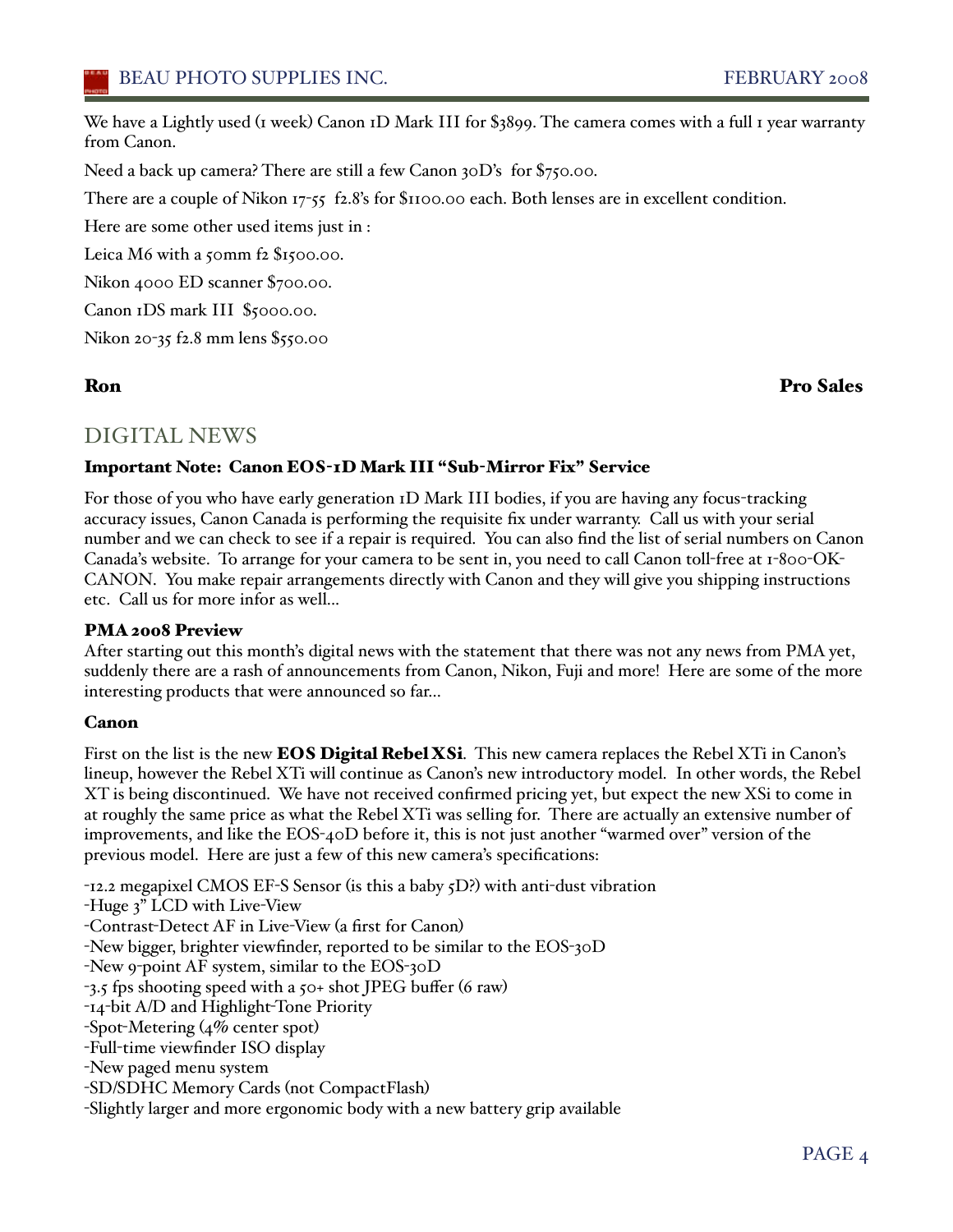As you can see, these are some dramatic improvements over the Rebel XTi, well apart from the choice of memory card perhaps. Apart from its high-ISO performance, which I have to assume will not be on par with the EOS-5D (or the 40D for that matter), this camera could very well be considered a baby 5D... indeed it beats the  $5D$  in quite a number of areas and has adopted many of the EOS-40D's advancements as well. If the image quality holds up reasonably well at higher ISO's, and based on Canon's reputation in this area, I cannot imagine it won't, this will be an immensely popular camera, not only with aspiring amateurs, but also as an inexpensive yet capable backup camera. Indeed, apart from its name and likely soon-to-be ubiquitous nature amongst amateurs, it could likely even be a pro's primary camera for some types of work.

Apart from the new Rebel, there is little else that Canon has announced that would be of interest to pros. Some new P&S digital cameras, some new multi-function printers and thaťs about it. Onward to the competition then...

#### Nikon

Nikon has several interesting announcements: apart from the new D60 Digital SLR, which is more or less a warmed-over D40x, with Nikon's Dust-Reduction System thrown in for good-measure (the D60 designation is more to prevent confusion and place the product more logically between the D40 and the D80), Nikon has also announced a number of interesting new pro lenses. At the top of the list is the new PC-E Nikkor 24mm f/3.5D ED Tilt-Shift. Complete with "Nano-Crystal" coatings, this new lens is squarely aimed at matching Canon's own TS-E line-up. In light of that, they have also, surprise surprise, announced a 45mm PC-E as well and... a revised and improved PC-E Micro Nikkor 85mm to replace their current 85mm tiltshift micro. These new PC-E lenses no longer require one to manually stop-down the aperture (at least on the D300 and the D3) and will do this automatically when shooting, just like any other normal lens. Being a more modern design with Nikon's excellent new coating technology, I do expect these new lenses to outperform their Canon counterparts, but until they have been tested, that is only speculation on my part. One thing to keep in mind is that one only gets full movement "freedom" on the D3 digital body. On other Nikon digital SLRs, especially those with a built-in flash, there is limited clearance for this relatively bulky lens and that restricts the tild and/or shift capabilities somewhat. Also keep in mind, that these PC-E lenses cannot be used on older manual-focus bodies like an  $F_3$  or  $FE_2$  for example.

Also new is a revised version of the venerable Micro Nikkor 60mm  $f/2.8$ , the new **Micro Nikkor AF-S 60mm f/2.8G ED.** The new lens has the AF-S (Silent-Wave) focus motor and sports a more advanced optical design than the old Micro 60mm, for even better optical quality than its already-good predecessor. On top of this, add the Nano-Crystal coatings and you have a thoroughly modern version of the classic 60mm, surely destined to become another classic in its own right. Surprisingly enough, to me anyway, Nikon has opted not to include their VR image-stabilization on this new lens. VR can be very helpful when hand-holding high-magnification macro shots, and it is included in Nikon's excellent Micro Nikkor AF-S 105mm f/2.8G VR, however the 105mm VR is a huge lens, which did put some people off, so maybe leaving it out of the new 60mm was a good move and helps keep the new lens quite compact and light.

A number of new P&S digital cameras round out Nikon's announcements. So no... no new high-megapixel digital SLR to compete with Canon's flagship 1Ds Mark III yet - and while Sony has just announced a 24 Mp plus CMOS sensor, I doubt we'll see that being used in a Nikon body until the fall...

#### FujiFilm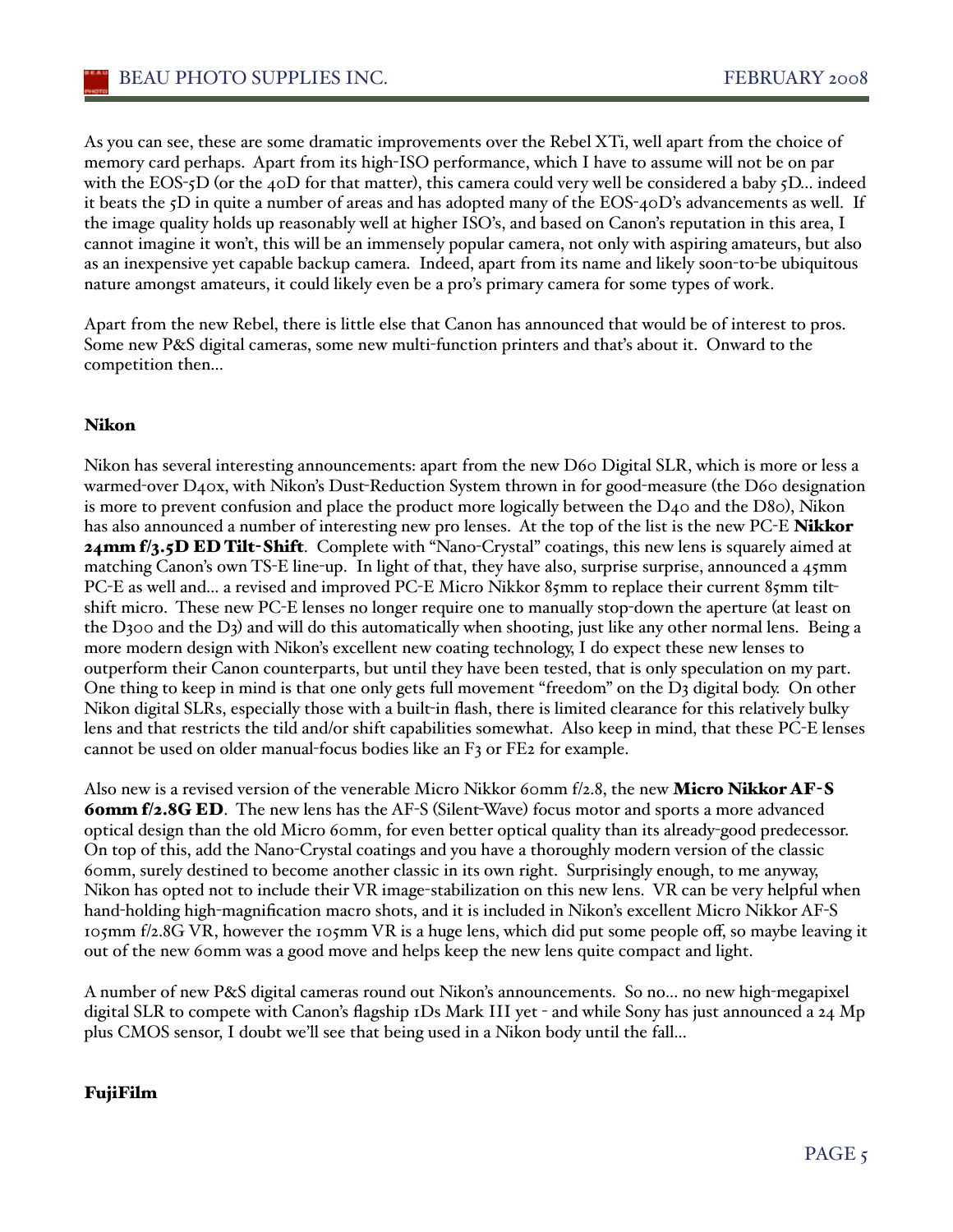While Fuji does not have any new digital SLR bodies announced, they have indeed dropped the price of their S5 Pro digital SLR, down to a very attractive \$1699! This makes the camera much more appealing and brings the price below Nikon's new D300 for the first time. While there are many ways in which a D300 would best a Fuji S5 Pro, the S5 still excels at giving what are probably the best JPEG files in the business when faced with difficult, high-contrast conditions. Fuji's natural skin-tones also make the S5 an ideal portrait and wedding camera for those photographers who have not yet embraced a RAW workflow.

While not strictly a "pro" camera, FujiFilm's newly announced S100FS high-end P&S digital is being billed as the ideal nature and landscape photographer's camera. The specifications are indeed impressive and if Fuji can pull off their image-quality and performance claims, this camera may indeed be an excellent "backup" camera, a superb and highly capable walk-around P&S, or in some instances maybe even a perfect primary camera for those wanting high-end image quality in a super compact body. Long distance hikers, rockclimbers or mountain-bikers come to mind for example. Here is a rundown of its specifications:

- -11 megapixel Super-CCD with both 3:2 and 4:3 aspect-ratio modes
- -ISO range up to 10,000 at reduced file size. Full 11 Mp from ISO 64-1600.
- -Extended dynamic range modes, similar to the Fuji S5 Pro
- -Fujinon 28-400mm f/2.8-5.3 Zoom (manual, not motorized) with Image Stabilization
- -Lens and CCD module carefully aligned, firmly coupled and factory sealed
- -Advanced EVF LCD Viewfinder with significantly higher quality than previous cameras in this category
- -Rear 2.5" LCD with adjustable rear tilt 90º upwards to 45º downwards
- -Film Simulation modes (FS in the camera's designation) for Velvia, Provia, Color-Neg (Portrait) and Natural colour renditions.
- -Shutter speeds of B and 30 seconds to 1/4000
- -High-speed 3 Mp mode  $-7$  fps for  $50+$  shots
- -Raw, JPEG or Raw+JPEG shooting
- -Flash hot-shoe and a PC-sync socket for studio work
- -SD, SD-HC and xD Memory Cards
- -"Petal" shaped lens-hood with notch allowing easy polarizing filter adjustment

Obviously a few of these specifications need to be taken with a grain of salt: it is likely the ISO 10,000 claim has only been included to "beef up" the camera's specifications when compared to the competition, however if Fuji manages to keep their ISO 800 and below performance on par with some of their other recent efforts (the F30/F31 cameras for example), then it will still likely outperform any other P&S on the market when it comes to high-ISO image quality.

Also notable is their emphasis on the quality of the Fujinon lens designed specifically for this new "bridge" camera. Several aspherical and ED (low-dispersion) glass elements are used, and despite is super wide zoom range, it sounds as though this lens will deliver truly outstanding image quality. The price on this new camera has not been set in stone yet, but expect it to come in between \$750 and \$800 somewhere. I am intending on thoroughly testing this camera when it becomes available, so watch for a future detailed report!

The second camera of interest is the new F100fd. This camera might finally be a worthy successor to the F30 and F31fd point&shoot cameras. What set the F30/F31 apart from all of their competition was that they provided the only truly usable high-ISO capabilities of any P&S on the market. Even now, almost two years since the introduction of the F30, there is still no other camera, from any manufacturer, that can touch it for high ISO quality in this category. FujiFilm themselves have introduced two models that could, in some ways, be considered replacements for the F30/F31 (the F40fd and F50fd), however neither of those could